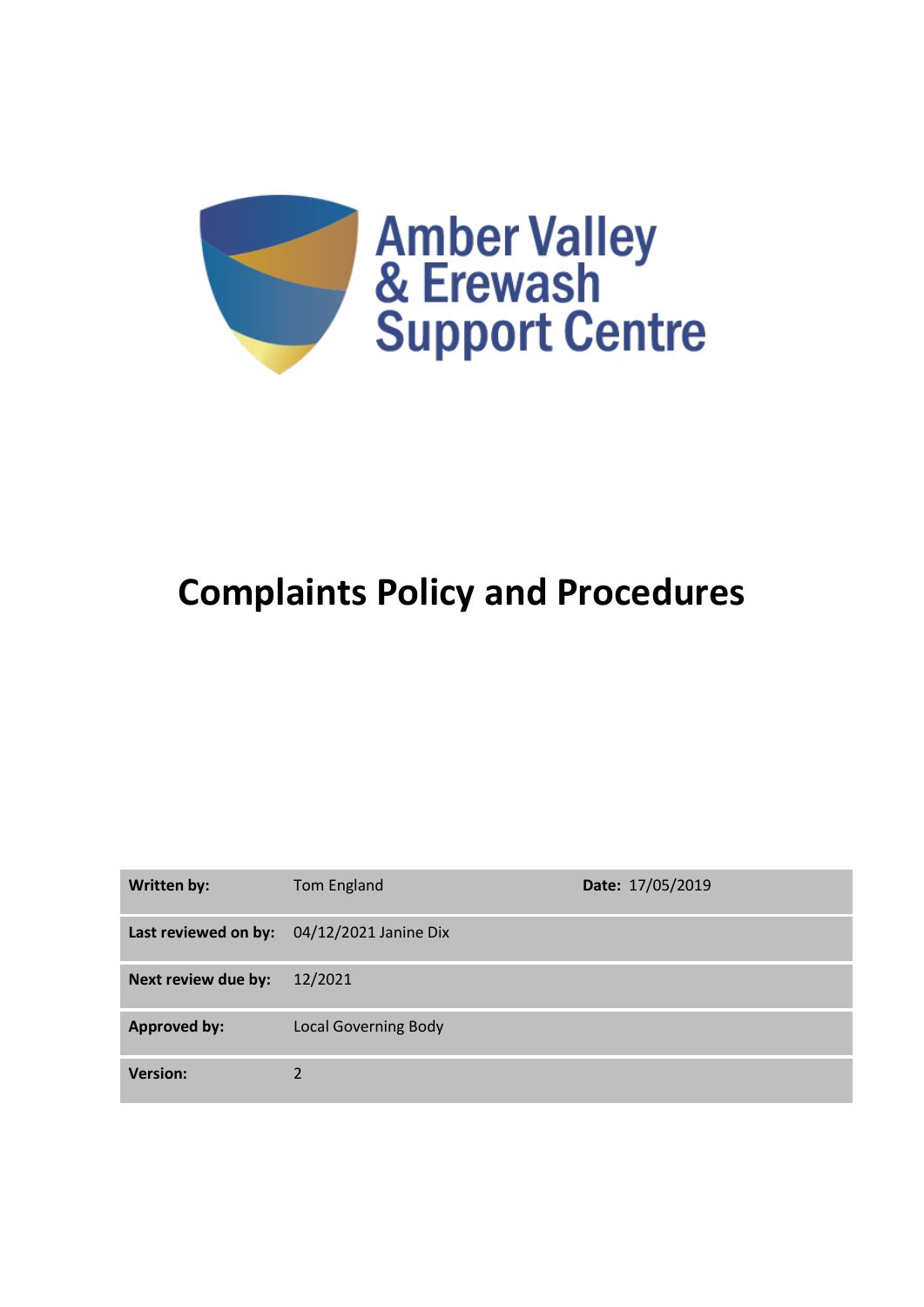We believe that AVESC provides an excellent education and that the Headteacher, Assistant Headteachers, Teachers and support staff work very hard to build positive relationships with all parents and others. However, we are obliged under the School Standards and Framework Act to have in place clear procedures to deal with complaints made against the academy or individuals connected with it.

# **Aim**

To deal with any complaint against the academy or any individual connected with it by following the correct procedures.

To deal with all complaints thoroughly and by being open, honest and fair when dealing with the complainant.

When responding to complaints, we aim to:

- $\geq$  Be impartial
- Facilitate a full and fair investigation by an independent person or panel, where necessary
- Address all the points at issue and provide an effective and prompt response
- Respect complainants' desire for confidentiality
- Treat complainants with respect and courtesy
- Ensure that any decisions we make are lawful, rational, reasonable, fair and proportionate, in line with the principles of administrative law
- $\blacktriangleright$  Keep complainants informed of the progress of the complaints process
- Consider how the complaint can feed into academy improvement evaluation processes

We try to resolve concerns or complaints by informal means wherever possible. Where this is not possible, formal procedures will be followed.

The academy will aim to give the complainant the opportunity to complete the complaints procedure in full. To support this, we will ensure we publicise the existence of this policy and make it available on the academy website. Throughout the process, we will be sensitive to the needs of all parties involved, and make any reasonable adjustments needed to accommodate individuals.

#### **Legislation and guidance**

This policy meets the requirements of section 29 of the **Education Act 2002**, which states that academy's must have and make available a procedure to deal with all complaints relating to their academy and to any community facilities or services that the academy provides.

It is also based on [guidance for schools on complaints procedures](https://www.gov.uk/government/publications/school-complaints-procedures) from the Department for Education (DfE), including the model procedure, and model procedure for dealing with unreasonable complaints. This document meets the requirements set out in part 7 of the schedule to the [Education \(Independent School Standards\) Regulations 2014,](http://www.legislation.gov.uk/uksi/2014/3283/schedule/made) which states that we must have and make available a written procedure to deal with complaints from parents of pupils at the academy.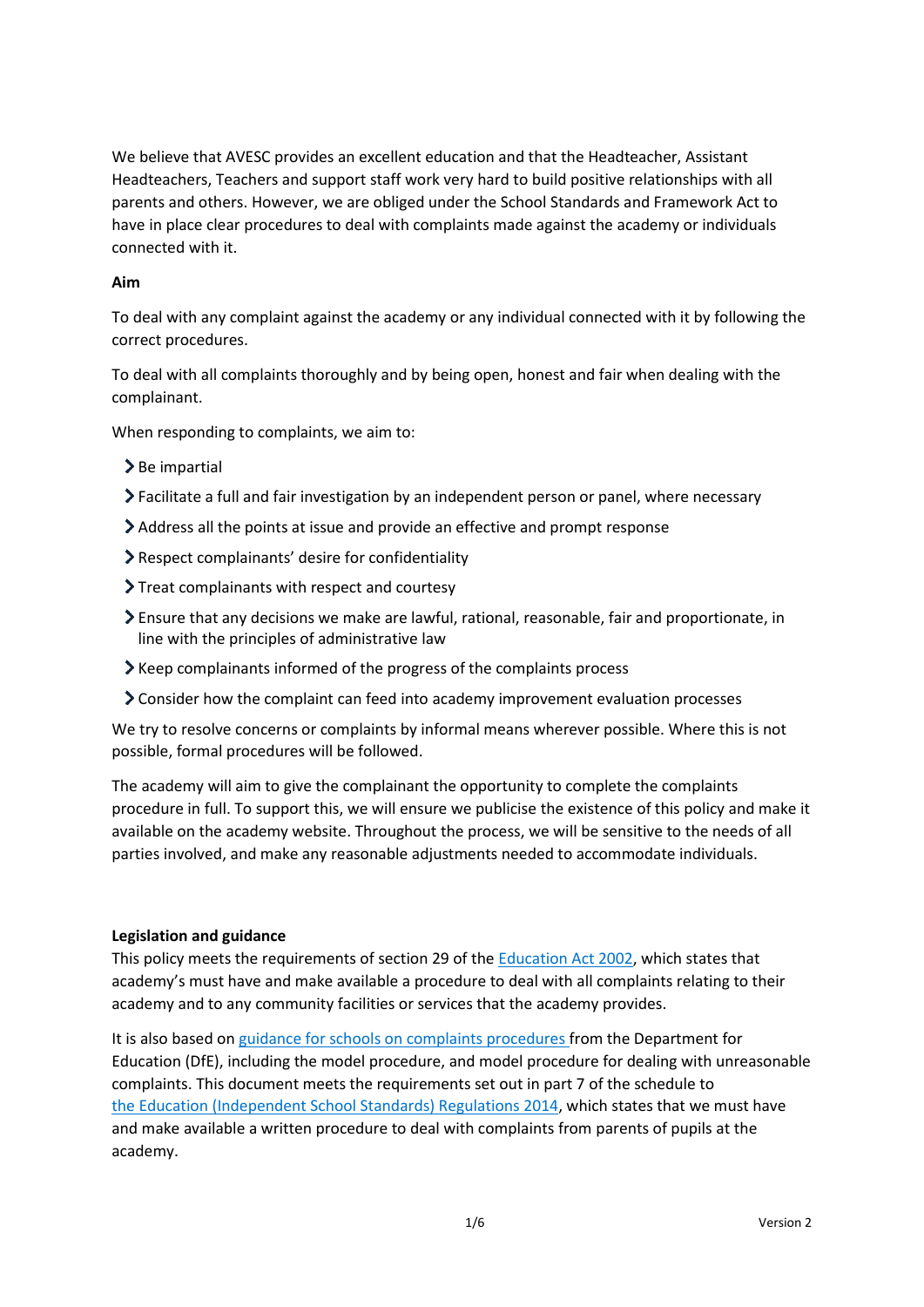It is also based on guidance published by the Education and Skills Funding Agency (ESFA) on [creating](https://www.gov.uk/government/publications/setting-up-an-academies-complaints-procedure)  [a complaints procedure that complies with the above regulations,](https://www.gov.uk/government/publications/setting-up-an-academies-complaints-procedure) and refers t[o good practice](https://www.gov.uk/government/publications/school-complaints-procedures)  [guidance on setting up complaints procedures](https://www.gov.uk/government/publications/school-complaints-procedures) from the Department for Education (DfE).

#### **Definitions and scope**

#### **Definitions**

The DfE guidance explains the difference between a concern and a complaint:

- A **concern** is defined as "an expression of worry or doubt over an issue considered to be important for which reassurances are sought"
- A **complaint** is defined as "an expression of dissatisfaction however made, about actions taken or a lack of action"

#### **Scope**

The academy intends to resolve complaints informally where possible, at the earliest possible stage.

There may be occasions when complainants would like to raise their concerns formally. This policy outlines the procedure relating to handling such complaints.

This policy does **not** cover complaints procedures relating to:

- > Admissions
- Statutory assessments of special educational needs (SEN)
- > Safeguarding matters
- > Exclusion
- Whistle-blowing
- > Staff grievances
- > Staff discipline

Please see our separate policies for procedures relating to these types of complaint.

#### **Roles and responsibilities**

#### **The complainant**

The complainant will get a more effective and timely response to their complaint if they:

- Follow these procedures
- Co-operate with the academy throughout the process, and respond to deadlines and communication promptly
- Ask for assistance as needed
- > Treat all those involved with respect
- Not publish details about the complaint on social media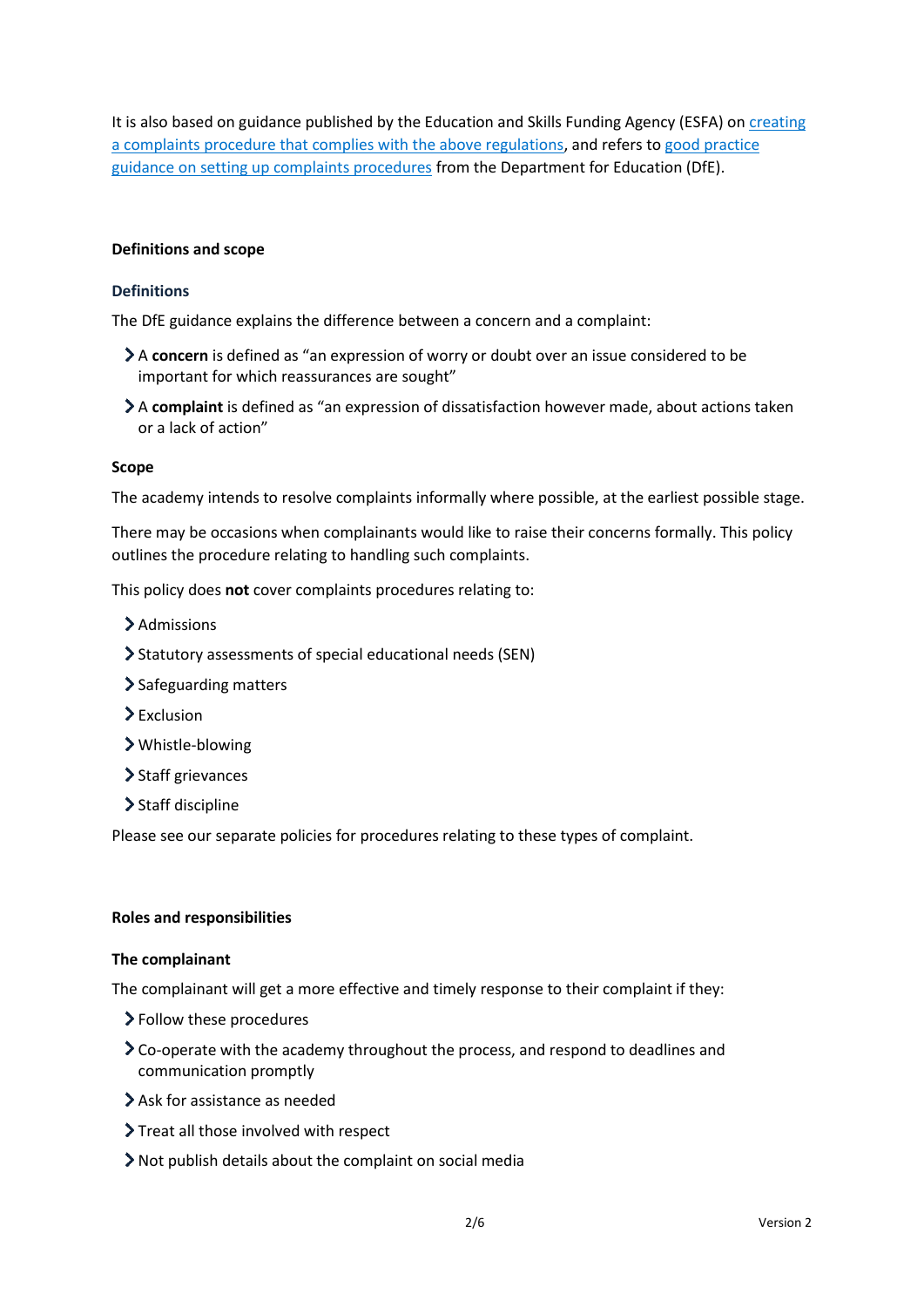#### **The investigator**

An individual will be appointed to look into the complaint and establish the facts. They will:

- $\lambda$  Interview all relevant parties, keeping notes
- Consider records and any written evidence and keep these securely
- Prepare a comprehensive report to the headteacher or complaints committee which includes the facts and potential solutions

# **Principles for investigation**

When investigating a complaint, we will try to clarify:

- What has happened
- Who was involved
- What the complainant feels would put things right

#### **Procedure:**

- General Complaint Procedures followed in line with Local Authority Guidance
- Complaint against the Headteacher or SLT, procedures followed in line with Local Authority Guidance
- Download a complaints form from the academy website

#### **Referring complaints on completion of the academy's procedure**

If the academy did not deal with the complaint properly, it will be asked to re-investigate the complaint. If the academy's complaints procedure is found to not meet regulations, the academy will be asked to correct its procedure accordingly. Referrals can be directed to the Esteem Multi Academy Trust Executive Team.

#### **Persistent complaints**

#### **Unreasonably persistent complaints**

Most complaints raised will be valid, and therefore we will treat them seriously. However, a complaint may become unreasonable if the person:

- Has made the same complaint before, and it's already been resolved by following the academy's complaints procedure
- Makes a complaint that is obsessive, persistent, harassing, prolific, defamatory or repetitive
- $\blacktriangleright$  Knowingly provides false information
- Insists on pursuing a complaint that is unfounded, or out of scope of the complaints procedure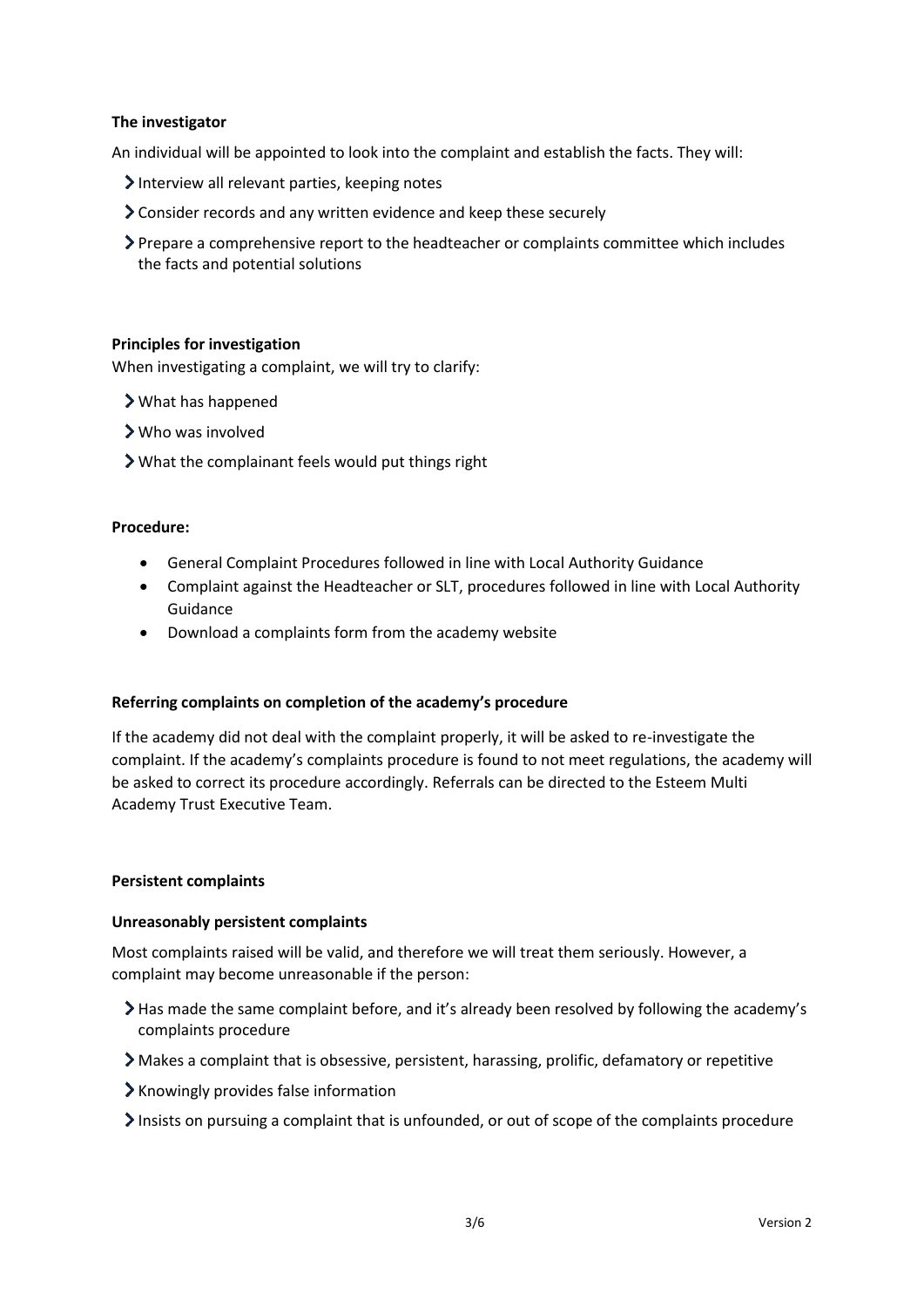- Pursues a valid complaint, but in an unreasonable manner e.g. refuses to articulate the complaint, refuses to co-operate with this complaints procedure, or insists that the complaint is dealt with in ways that are incompatible with this procedure and the time frames it sets out
- Changes the basis of the complaint as the investigation goes on
- Makes a complaint designed to cause disruption, annoyance or excessive demands on academy time
- Seeks unrealistic outcomes, or a solution that lacks any serious purpose or value

#### **Steps we will take**

We will take every reasonable step to address the complainant's concerns and give them a clear statement of our position and their options. We will maintain our role as an objective arbiter throughout the process, including when we meet with individuals. We will follow our complaints procedure wherever possible.

If the complainant continues to contact the academy in a disruptive way, we may put communications strategies in place. We may:

- $\sum$  Give the complainant a single point of contact via an email address
- $\geq$  Limit the number of times the complainant can make contact, such as a fixed number per term
- Ask the complainant to engage a third party to act on their behalf, such as [Citizens Advice](https://www.citizensadvice.org.uk/)
- $\triangleright$  Put any other strategy in place as necessary

#### **Stopping responding**

We may stop responding to the complainant when all of these factors are met:

- We believe we have taken all reasonable steps to help address their concerns
- We have provided a clear statement of our position and their options
- The complainant contacts us repeatedly, and we believe their intention is to cause disruption or inconvenience

Where we stop responding, we will inform the individual that we intend to do so. We will also explain that we will still consider any new complaints they make. In response to any serious incident of aggression or violence, we will immediately inform the police and communicate our actions in writing. This may include barring an individual from our academy sites.

#### **Duplicate complaints**

If we have resolved a complaint under this procedure and receive a duplicate complaint on the same subject from a partner, family member or other individual, we will assess whether there are aspects that we hadn't previously considered, or any new information we need to take into account.

If we are satisfied that there are no new aspects, we will:

Tell the new complainant that we have already investigated and responded to this issue, and the local process is complete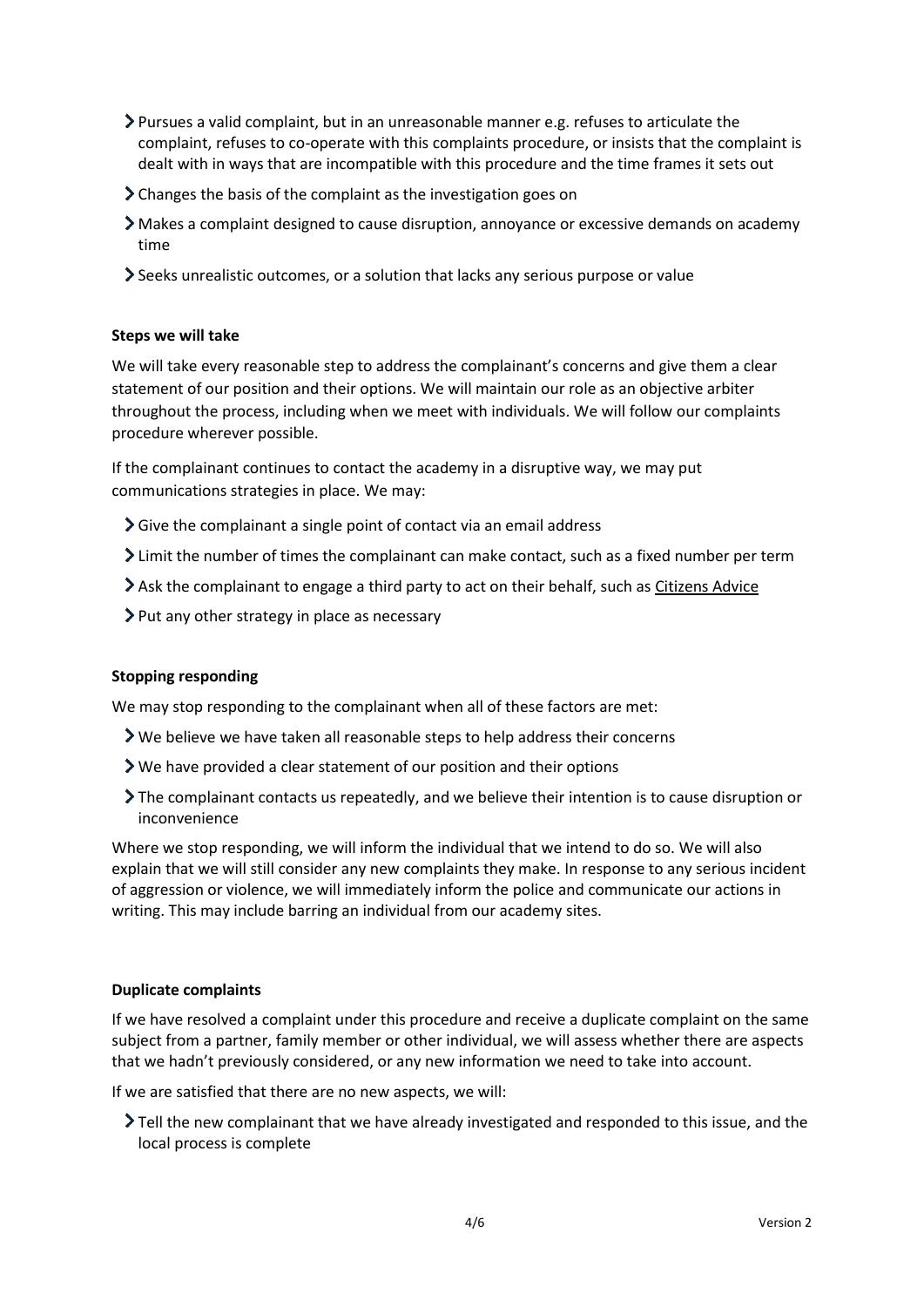Direct them to the Esteem Multi Academy Trust Executive Team if they are dissatisfied with our original handling of the complaint

If there are new aspects, we will follow this procedure again.

# **Complaint campaigns**

Where the academy receives a large volume of complaints about the same topic or subject, especially if these come from complainants unconnected with the academy, the academy may respond to these complaints by:

- Publishing a single response on the academy website
- Sending a template response to all of the complainants

If complainants are not satisfied with the academy's response, or wish to pursue the complaint further, the normal procedures will apply.

#### **Record keeping**

The academy will record the progress of all complaints, including information about actions taken at all stages, the stage at which the complaint was resolved, and the final outcome. The records will also include copies of letters and emails, and notes relating to meetings and phone calls.

This material will be treated as confidential and held centrally and will be viewed only by those involved in investigating the complaint or on the review panel.

This is except where the secretary of state (or someone acting on their behalf) or the complainant requests access to records of a complaint through a freedom of information (FOI) request or through a subject access request under the terms of the Data Protection Act, or where the material must be made available during academy inspection.

Records of complaints will be kept securely, only for as long as necessary and in line with data protection law, our privacy notices.

#### **Monitoring arrangements**

The Governing Body will monitor the effectiveness of the complaints procedure in ensuring that complaints are handled properly. The Governing Body will also track the number and nature of complaints and review any underlying issues.

This policy will be reviewed by a member of SLT annually.

At each review, the policy will be approved by the Governing Body.